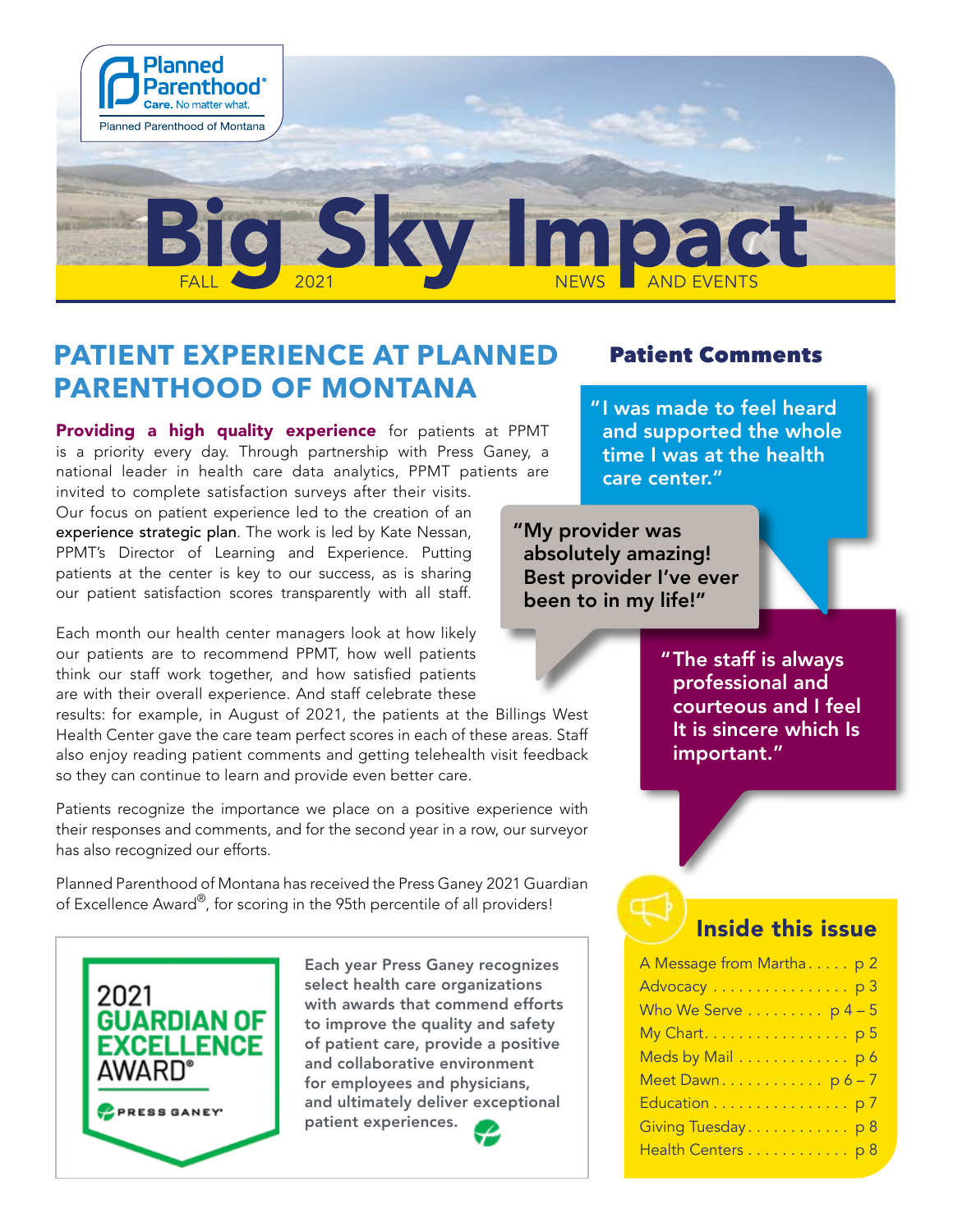# A Message from **MARTHA**





#### Dear Friends,

On September 1, people in the United States woke up to an abortion access landscape like none we have seen in decades. For many years, the restrictive laws of many states — bans on abortion after a certain point in pregnancy, laws requiring abortion providers to comply with nonsensical and arbitrary restrictions that only apply to them, etc. — have been passed and then rendered unenforceable, as they are in conflict with Roe v. Wade. Underneath constitutional protections lurk a patchwork of accessibility and hostility, lying in wait for a court ruling that would strip away the protections of Roe that keep access to abortion somewhat equal across our country. That's not to say that all people have access to abortion. The allowable restrictions (waiting periods, parental involvement laws, and more) in conjunction with, and separately from, financial realities, geographic and travel barriers, and provider numbers mean that access to abortion was already dictated by much more than the court's rulings in Roe v. Wade and subsequent cases, like Whole Women's Health.

But in Texas, on September 1, abortion after six weeks of pregnancy, measured from the first day of the pregnant person's last menstrual period (LMP) became illegal when Senate Bill 8 (SB 8) became law. Many people have written about SB 8 and its intricacies, and the status of this unconstitutional law may have changed by the time you read this, so I'll leave the details to coverage of breaking news. However, one thing is clear — we have entered a time of uncertainty about the future of abortion in the United States.

In Montana, our state constitution has an incredibly strong right to privacy, a right that case law clearly applies to decisions about abortion. Yet, for two days at the end of September, right before three anti-abortion laws were set to go into effect here, the uncertainty

Every single person seeking an abortion is an individual, and at Planned Parenthood of Montana, we see them. And we will continue to fight for their right to be seen by us, as patients and as people.

felt overwhelmingly real to abortion providers like Planned Parenthood. A series of confusing twists in our lawsuit challenging these laws preceded a last-minute temporary restraining order, issued just six hours before the looming

#### **PPMT Board of Directors**

Christine Mueller, *Chair* • Billings Sara Hagen Hull, *Vice Chair* • Missoula Andrea Baldwin, *Secretary* • Bozeman Jean Kunz, *Treasurer* • Missoula

Mimi Hall Gustafson • Missoula Gail Gutsche • Missoula Libby Johnson • Red Lodge Quinn Leighton • Helena Katie Lysinger • Billings Wayne Mortimer • Bozeman Dan Vermillion • Livingston Susan Whittinghill • Bozeman

Tanis Holm, Ex Officio

deadline. On October 7, that temporary order was replaced with an injunction that will protect access until a final ruling in the case.

In this moment, abortion providers have two jobs: defending access in the courts, and taking care of their patients, both physically and mentally, as they fear for their ability to get care in many places. Over the next year, the U.S. Supreme Court will rule on Mississippi's 15 week abortion ban. Montana's courts will look at the constitutionality of the laws we are challenging. The legal battles of SB 8 in Texas will continue. When we filed our challenge to Montana's new laws, a reporter asked me "which law is the worst?" My answer: for any one patient, it is the one that means they can't get care. Every single person seeking an abortion is an individual, and at Planned Parenthood of Montana, we see them. And we will continue to fight for their right to be seen by us, as patients and as people. That's what we mean when we say: "Care. No matter what."

Onward,

Martha Stahl, *President and CEO*

**2**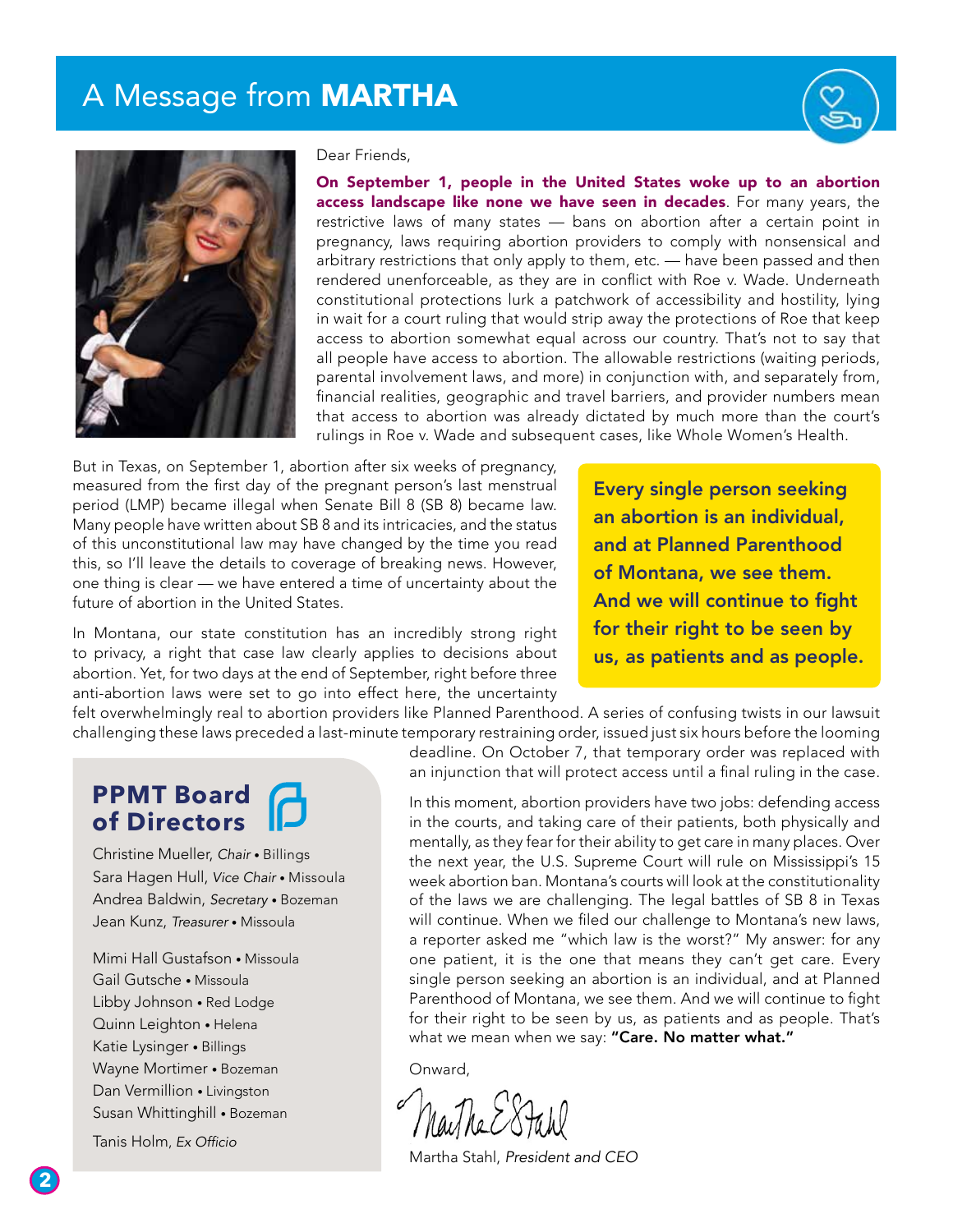# **Advocacy**



# TOGETHER: HOW CONNECTION CREATES IMPACT



*Emmalea C., Advocacy Campaign Intern Planned Parenthood Advocates of Montana*

" ... we are bound together in our fight for bodily autonomy and reproductive freedom."

### **PPAMT Board of Directors**

Christine Mueller, *Chair* • Billings Stacie Anderson, *Vice Chair* • Missoula

Liz Albers • Missoula Evan Barrett • Butte Quinn Leighton • Helena Martha Stahl • Billings Dan Vermillion • Livingston Susan Whittinghill • Bozeman **In January I launched into uncharted waters** as the advocacy campaign intern for Planned Parenthood Advocates of Montana (PPAMT). Realistically, the organizing tactics I learned became the most accessible and impactful way to take part in the intense legislative session. Rising to the demands of running a virtualbased program comes with its platitudes, but I'm proud of the amount of movement we were able to build. The ongoing work required to keep the momentum needs a continued creativity that I hope to further witness and engage in.

The anti-reproductive health care legislation introduced and passed frustrates and saddens me, knowing that the power and control exercised will continue to rise in Montana. However, the work our team did to meet the threats by centering patient storytellers is especially meaningful and relevant in light of the renewed efforts nationally and locally to restrict reproductive rights.

I believe advocating for others and encouraging folks to do so for themselves can counteract much of the denial of services and pain people may face in the near future. My internship connected me with so many generous and thoughtful people, which made the difficult moments all the more bearable and worth it. I will continue to fight for them and the countless others I may never meet because we are bound together in our fight for bodily autonomy and reproductive freedom.

# IF ROE V. WADE FALLS

New research from Planned Parenthood Federation of America, and In Our Own Voice: National Black Women's Reproductive Justice Agenda shows more than 36 million women — nearly half of the women of reproductive age (18–49) in the United States — and more people who can become pregnant could lose abortion access if the Supreme Court overturns Roe v. Wade.

 $\blacksquare$  When this report was last published in 2018, 20 states were primed to ban access to safe, legal abortion should Roe fall, totaling 25 million women of reproductive age. Just three years later, 26 states are poised to move to ban abortion — putting at least 11 million more women, trans men, and nonbinary and gendernonconforming people at risk of losing access to abortion.

It is a crisis moment: the threat to the consitutional right to an abortion has never been greater. This is the culmination of antiabortion politicians and activists' decades-long plan to outlaw abortion. Steadily, they've pushed harsher abortion restrictions, defunded essential community health centers and programs, and stacked the federal courts to ensure these policies stay in place.

- n 2021 alone, nearly 600 abortion restrictions were introduced nationwide, with 90 enacted into law — more than in any year since Roe v. Wade was decided.
- n In the coming months, the U.S. Supreme Court could allow states to ban abortion altogether.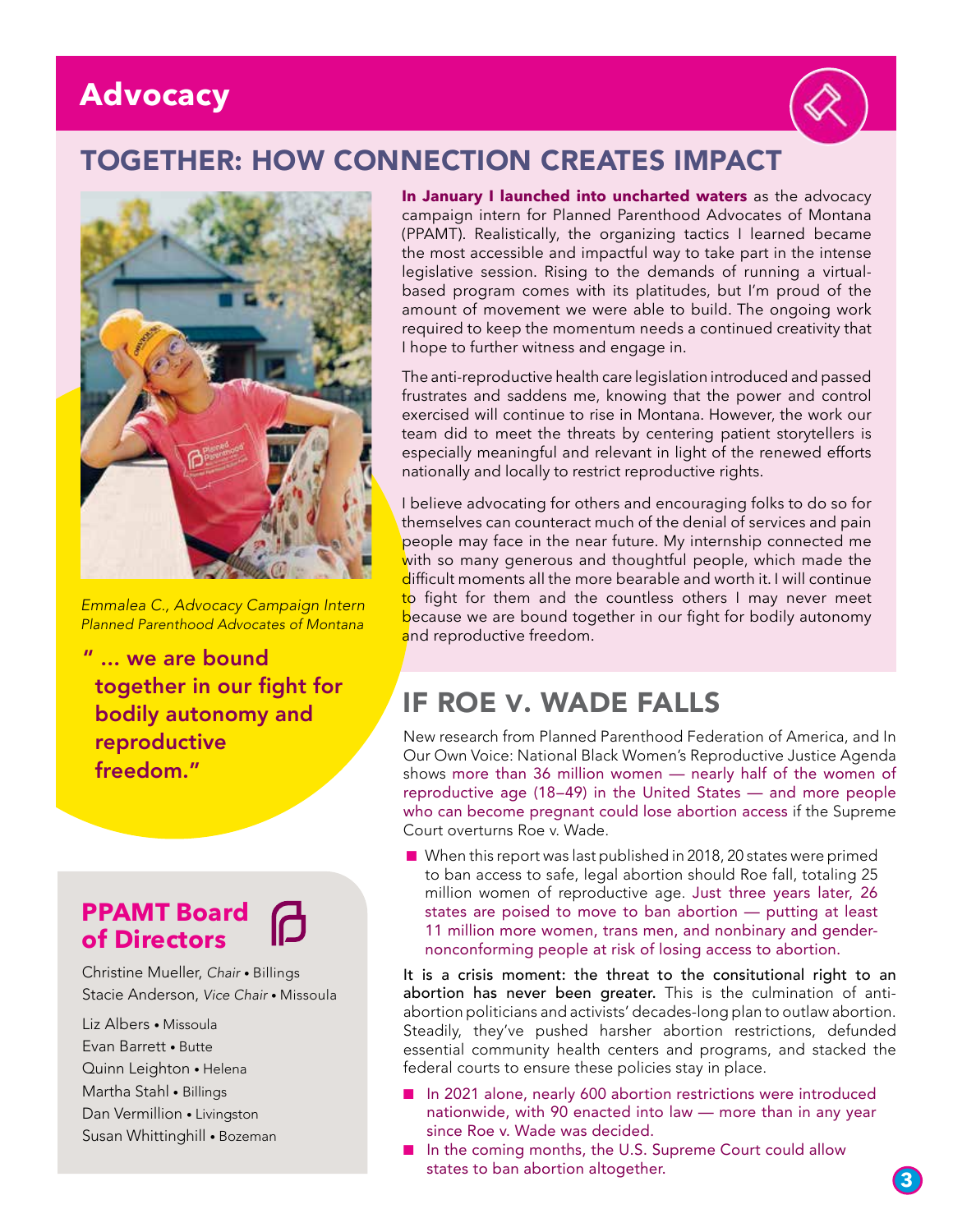#### Health Care Services Provided

| Total number of patient visits                   | 13,384 |
|--------------------------------------------------|--------|
| LARC* provided                                   | 786    |
| Contraceptive cycles dispensed                   | 10,669 |
| Emergency contraception dispensed                | 416    |
| <b>Breast exams performed</b>                    | 1,649  |
| Cervical cancer screenings (Pap smears) 1,120    |        |
| Tests for sexually transmitted infections 10,177 |        |
| <b>Medication Abortions</b>                      | 934    |
| <b>Surgical Abortions</b>                        | 258    |

**\* Long-Acting Reversible Contraceptives**





**NEW** Integrated Behavioral Health program had 153 IBH visits since January '21

88g



PPMT Health Center Staff across Montana.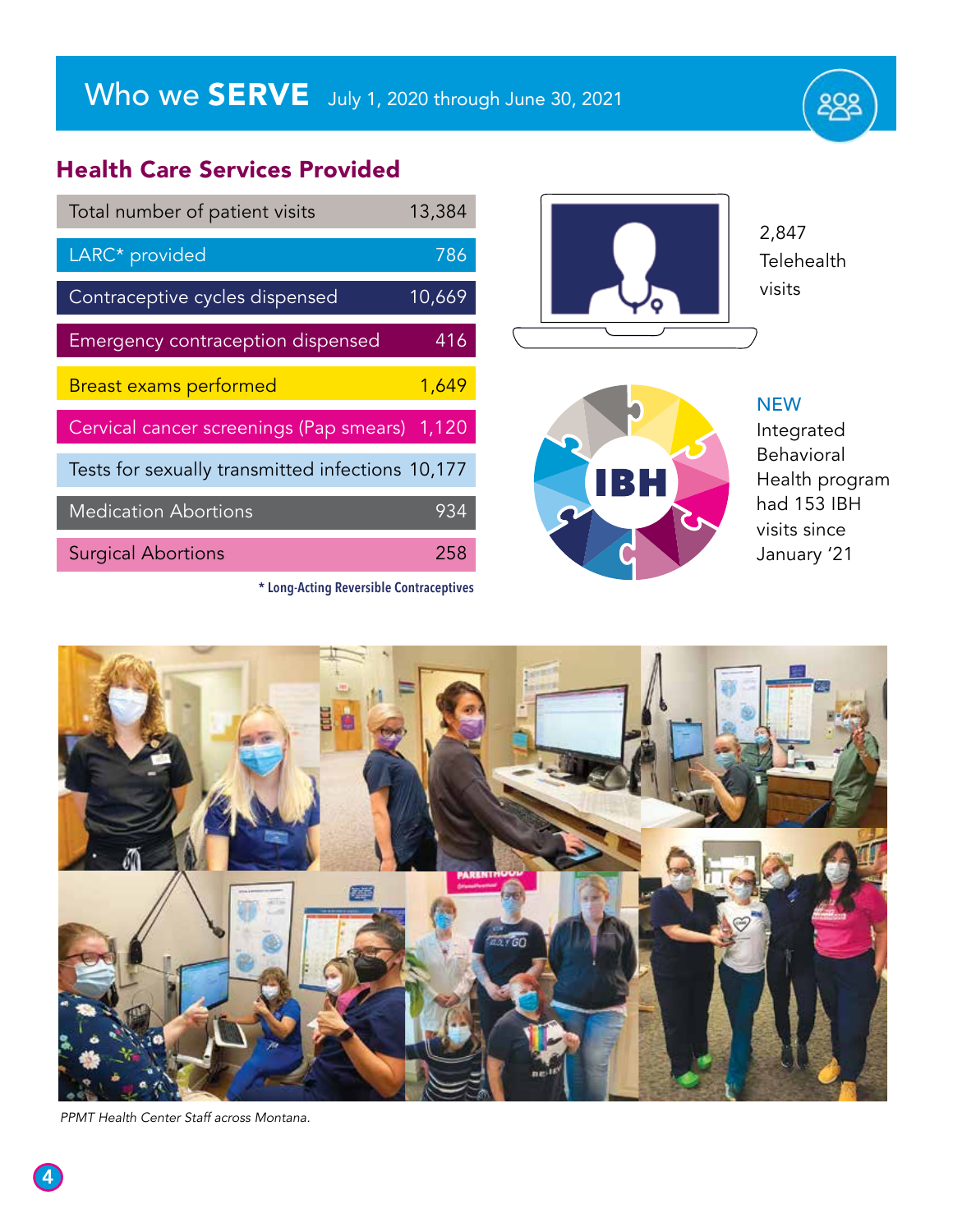# Big Sky **IMPACT**



# **OUR NEW PATIENT PORTAL**

Planned Parenthood of Montana has recently transitioned to the MyChart® web-based medical record system. MyChart® will offer patients the opportunity to communicate securely with health care staff, request prescription refills, view lab results and medical records, review care instructions from previous visits, review and schedule upcoming appointments, and access trusted health information resources — all in one place. The online portal is accessible via computer or mobile phone, making access to care even more attainable for patients. Patients' records will be available across other participating affiliates which means patients can seamlessly, and securely, change health centers while traveling or if they relocate.



#### **How Our Patients Pay**



| Third-Party Payer        |  |                   | 45.2%                       |
|--------------------------|--|-------------------|-----------------------------|
| <b>Medicaid/Medicare</b> |  |                   | 38.9%                       |
|                          |  | $\cdots$ $\cdots$ | $\lambda$ $\Gamma$ $\Omega$ |

■ Uninsured/Receiving Assistance 15.9%

Patients By Age



| $\blacksquare$ Less than 14 years | .4%    |
|-----------------------------------|--------|
| $\blacksquare$ 15 - 17 years      | 4.8%   |
| $18 - 19$ years                   | 7.9%   |
| $20 - 24$ years                   | 30.2 % |
| $25 - 29$ years                   | 22.0 % |
| $\blacksquare$ 30 - 34 years      | 15.4 % |
| $\blacksquare$ 35 - 39 years      | 9.0%   |
| $\blacksquare$ 40 - 44 years      | 6.1%   |
| 45 years or more                  | 4.2%   |



#### PPMT Education Activities

11 Teen Council members contributed 828 combined service and volunteer hours to PPMT. 690 meeting hours, 45 hours at special events, and 93 hours for a retreat. They also reported 47 informal education conversations with 63 individuals.

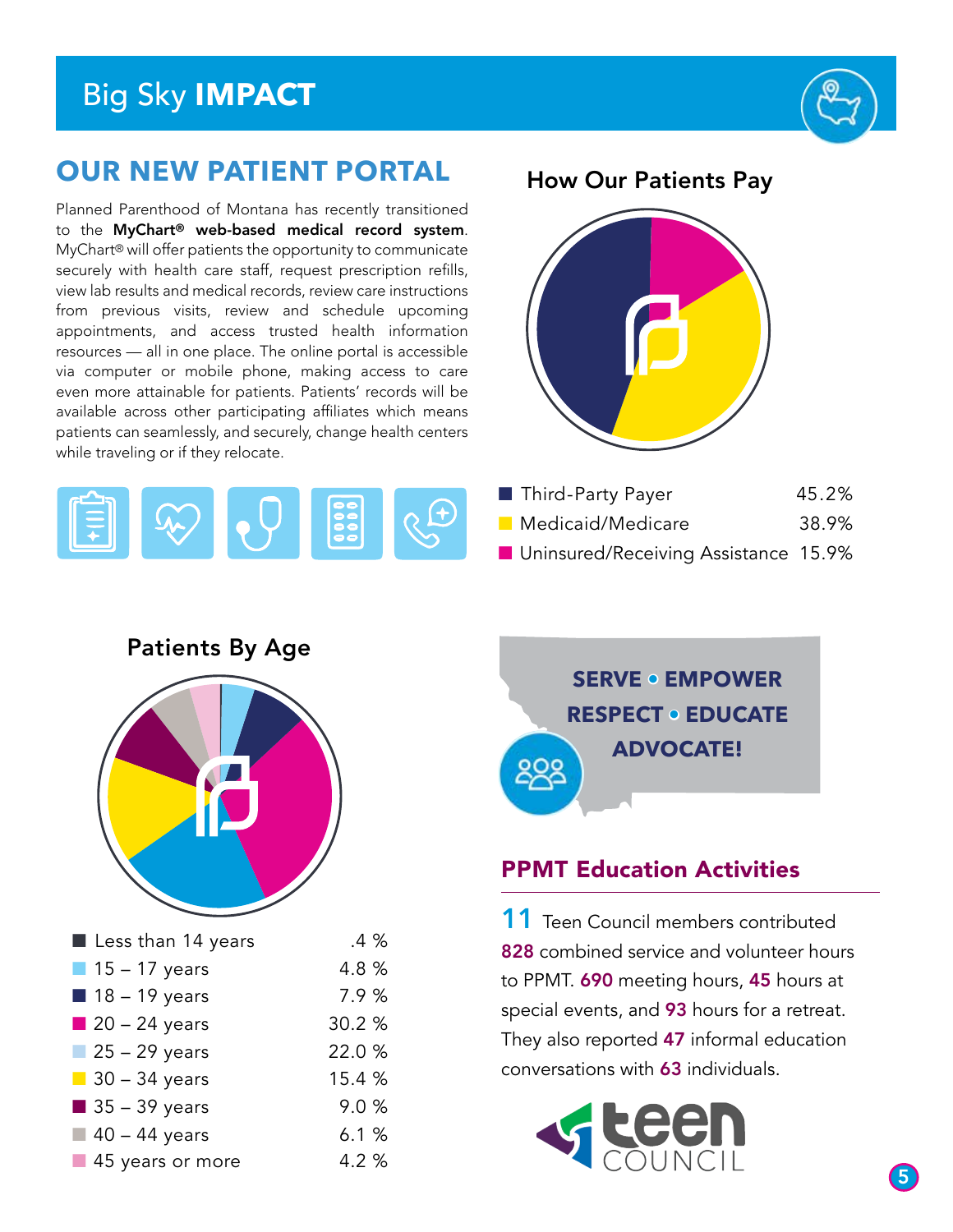

# RESEARCH STUDY CONCLUDES, ABORTION MEDS BY MAIL CONTINUES

In late 2019, Planned Parenthood of Montana began participating in a national research study to assess the feasibility of providing medication abortion via telehealth. In this service model, called Meds by Mail, patients meet with our clinician for a video evaluation and if eligible, PPMT mails abortion medications to the patient and follows up by phone or video. Patients who need an ultrasound or bloodwork can get those close to home, but they never have to travel to one of our health centers to complete their abortion. This is critical and groundbreaking progress for our patients, and is the next frontier of health delivery.

Zip code data from the study helped us better understand how far our patients would have to travel to get their medication abortions at one of our health centers or with another provider. We found that the average roundtrip, assuming no stops and clear roads, took over three hours. In the last year, 22% of the Meds by Mail patients would have had to travel five hours or more, round-trip, to get care. Patients have reported that having to travel this distance would have caused several types of barriers, including lack of reliable transportation, missed work or school, and the need for childcare. Meds by Mail addresses these barriers and in doing so increases health care access and equity, both of which are strategic priorities for PPMT. Medication abortions, both via telehealth and in person, now account for 78% of abortions performed by PPMT.

Here in Montana, we have provided this service to more than 200 patients through the research study while nationwide over 2,000 patients have been served. Having met its sample size goal, the research has ended, but based on demand and patient and staff feedback, we will continue to provide this critical service for patients across the state. This has been made possible by a court order that lifted the FDA's Risk Evaluation and Mitigation Strategies (REMS), which until the pandemic, did not allow direct to patient medication abortion services via telehealth. Research study sites were already exempted.

This spring the Montana legislature passed a bill, later signed into law by Governor Gianforte, banning the use of telemedicine for medication abortion, and adding unnecessary requirements to patients seeking medication abortion at a health center. The same law would require medication abortion patients come to a health center, not just once, but three times. That would increase the travel time for people who could benefit from Meds by Mail to an average of nine hours. This is just one of the laws PPMT is challenging in the Montana courts. *(See "A Message from Martha," on page 2.)* 

## MEET DAWN, OUR DIRECTOR FOR CLINICAL EXCELLENCE

Creating a sustainable organization that meets the health care needs of the community today and in the future requires a culture of continuous clinical quality improvement to ensure our services are effective, efficient, and equitable. Building and maintaining clinical excellence is a multi-faceted task. It includes ensuring good patient outcomes and high patient satisfaction, maintaining a workplace where staff feel valued and have good work-life balance, being costefficient, continuously analyzing data for trends that may require us to pivot, and both embracing and rewarding innovation.

Dawn Dockstader has agreed to serve as our first Director for Clinical Excellence and lead this important work. Dawn started working with PPMT in 2011 and served as the health center manager in Helena for eleven years. In her time at PPMT, she has developed a reputation for being an effective and nimble leader who builds strong relationships, listens well, synthesizes different perspectives,



communicates constructively, and turns ambitious ideas into realities. She understands that continuous clinical quality improvement requires not only technical skill building but strong buy-in from staff to learn about clinical advances and embrace feedback and change when necessary. *continued on next page*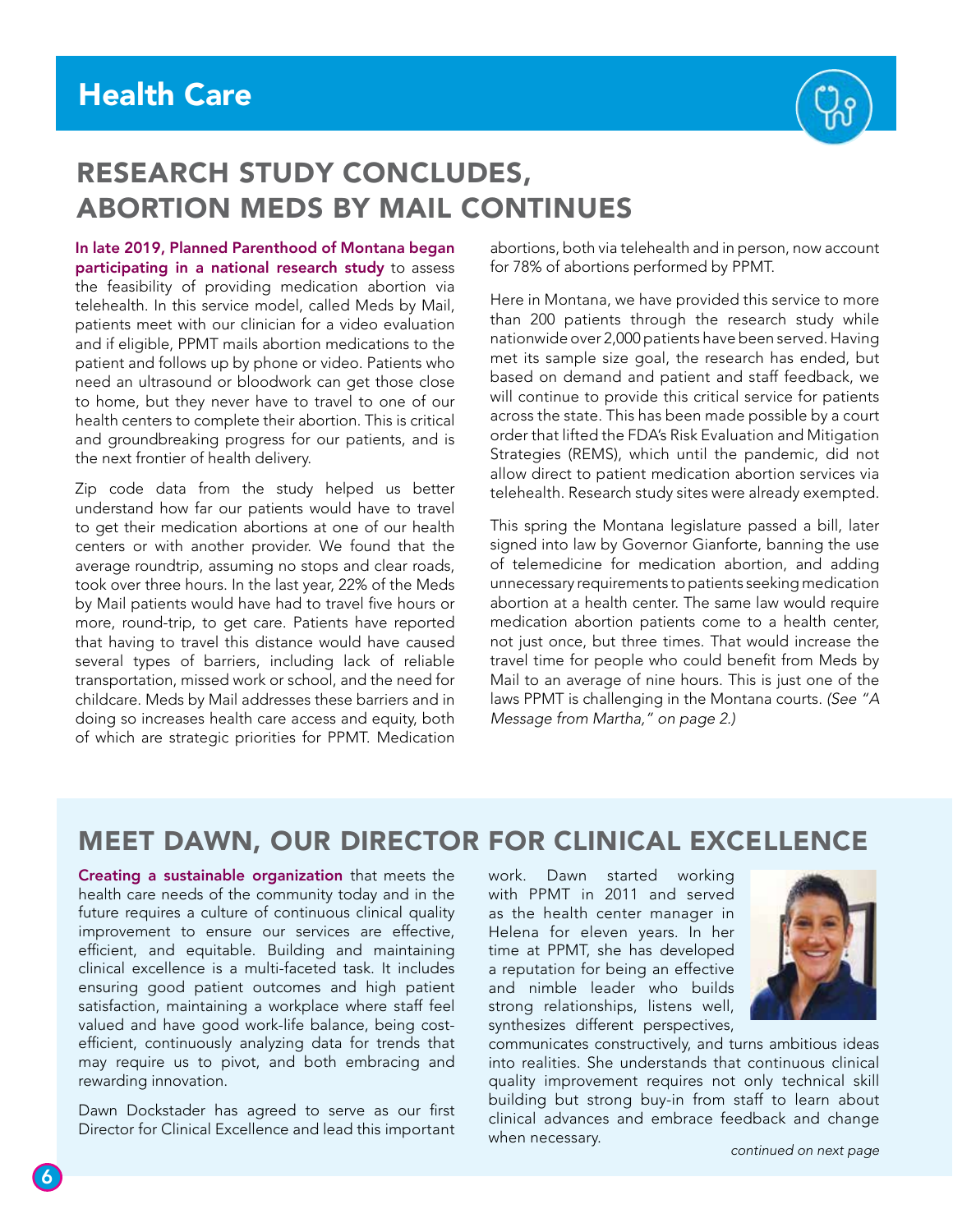# Education



# TEEN COUNCIL KICK OFF!

One of the most fulfilling and exciting programs in Planned Parenthood of Montana's Education department is the Teen Council in Billings. Nothing fills our collective cups better than spending time with truly amazing youth who are as passionate about PPMT as we are.

Covid-19 has dramatically changed the landscape of education, but PPMT's outstanding education staff continue to bring professionalism, organization, and dedication to all they do.

The 2021–2022 Teen Council is no exception, and earlier this summer the program kicked off with a virtual retreat.

Through the powers of Zoom, Teen Council members learned about human sexuality and reproductive anatomy, had a chance to get to know each other, and even got incredibly close to beating a virtual escape room.

Even though we all prefer in-person events, the pillars of the Teen Council Program (high warmth, high structure, and high expectations) are evident in every online meeting. To maintain safety, Teen Council members will continue to meet virtually until public health indicators allow for inperson events.



Teen Council is facing this added challenge after the passage of Senate Bill 99 by the legislature. Senate Bill 99 bans abortion providing organizations from providing sex education in public schools in Montana. Many Teen Council members, past and present, testified against passage of the law. Covid-19 has already given them an opportunity to think innovatively about how to deliver content. This new law, while terribly short-sighted and unjust, will encourage them to be even more innovative in delivering education to their peers.

#### **MEET DAWN, continued**

Shar Wadekamper, who has succeeded Dawn as our health center manager in Helena, describes Dawn as someone who "has helped create a happy and healthy work environment, even during busy and stressful times. She inspires her colleagues to go the extra mile."

Dawn has identified several priorities as she launches this work. The first is to draw on her years as a health center manager to maintain trust and close relationships with staff working on the front lines and to keep her finger on the pulse of the challenges our patients, staff, and health centers face on a daily basis. She will focus on ensuring that health centers have the tools and resources they need to succeed. Dawn is laser focused on helping PPMT be strategic about how we evolve in the clinical space, including finding opportunities to centralize certain aspects of our work to ensure consistency and improve efficiency.

#### Making an impact!



Visit our giving page by opening the camera on your mobile phone to scan this code or by using the link below weareplannedparenthood.org/a/ ppmt-impact